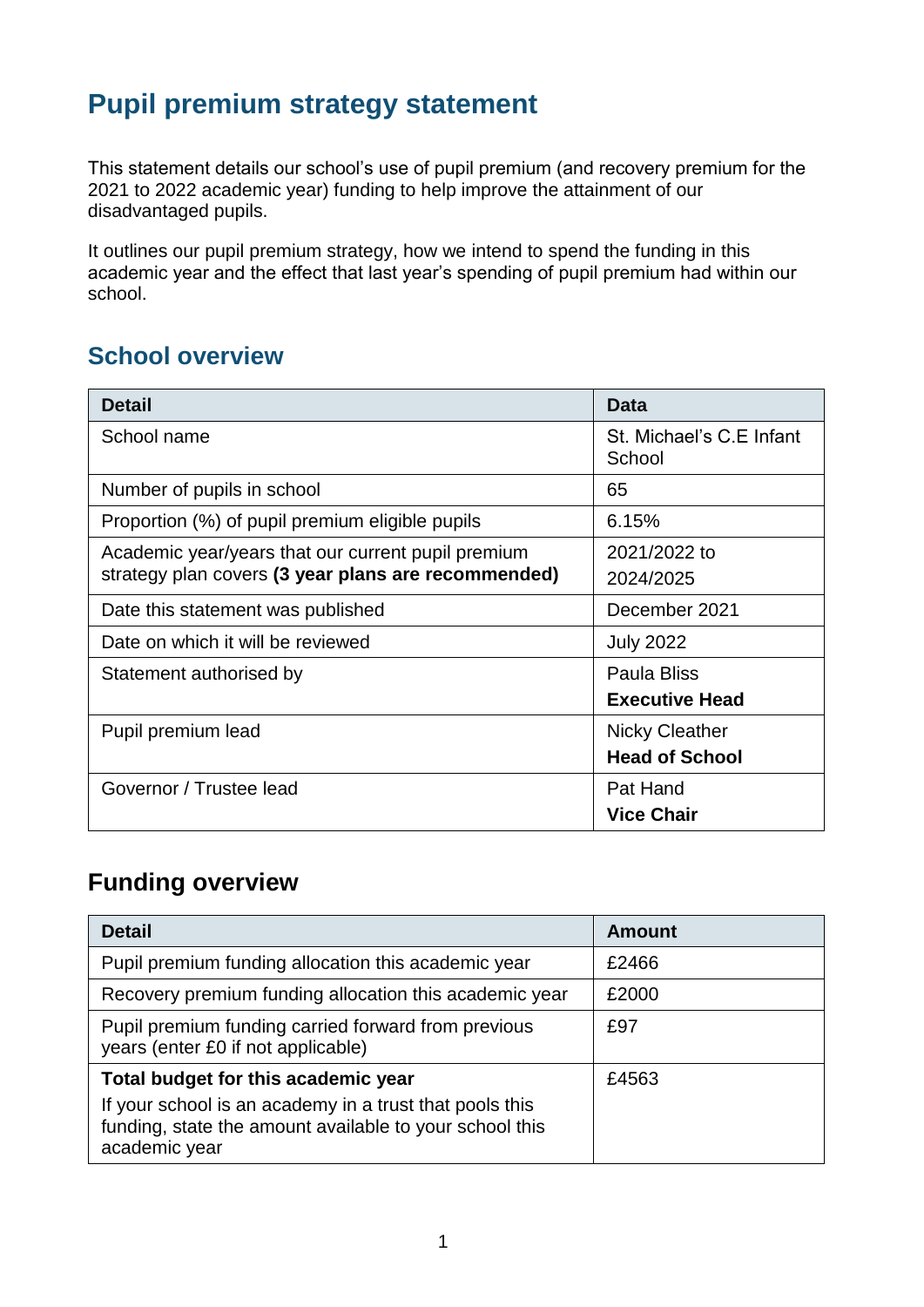# **Part A: Pupil premium strategy plan**

### **Statement of intent**

#### The Small School with a Big Heart

Our Christian values guide us on our journey in faith and love. Together we open our hearts to the needs of others. We appreciate that each and every one of us can make a difference in our world community and are thankful for the opportunity.

#### **Friendship Thankfulness Compassion Patience Forgiveness Hope**

Our intention is that each and every one of our pupils is able to achieve their hopes and dreams so that they can make a difference to their world community. In order to do this our vulnerable pupils will receive the appropriate support to allow them to make good progress and achieve high attainment across all subject areas.

Having considered the challenges these pupils face, our 3 year pupil premium strategy has been written to show how we will support disadvantaged and vulnerable pupils (including those with a social worker or those who are young carers) to achieve that goal, including progress for those who are already high attainers.

High-quality first teaching is always a priority as this is proven to have the greatest impact on closing the disadvantage attainment gap and at the same time will benefit the non-disadvantaged pupils in our school. Implicit in the intended outcomes detailed below, is the intention that non-disadvantaged pupils' attainment will be sustained and improved alongside progress for their disadvantaged peers.

Our strategy is also integral to wider school plans for education recovery, notably in its targeted support for pupils whose education has been worst affected, including non-disadvantaged pupils.

Our approach will be responsive to common challenges and individual needs, rooted in robust diagnostic assessment, not assumptions about the impact of disadvantage. This is particularly relevant to our very small group. The approaches we have adopted complement each other to help pupils excel. To ensure they are effective we will:

ensure disadvantaged pupils are challenged in the work that they're set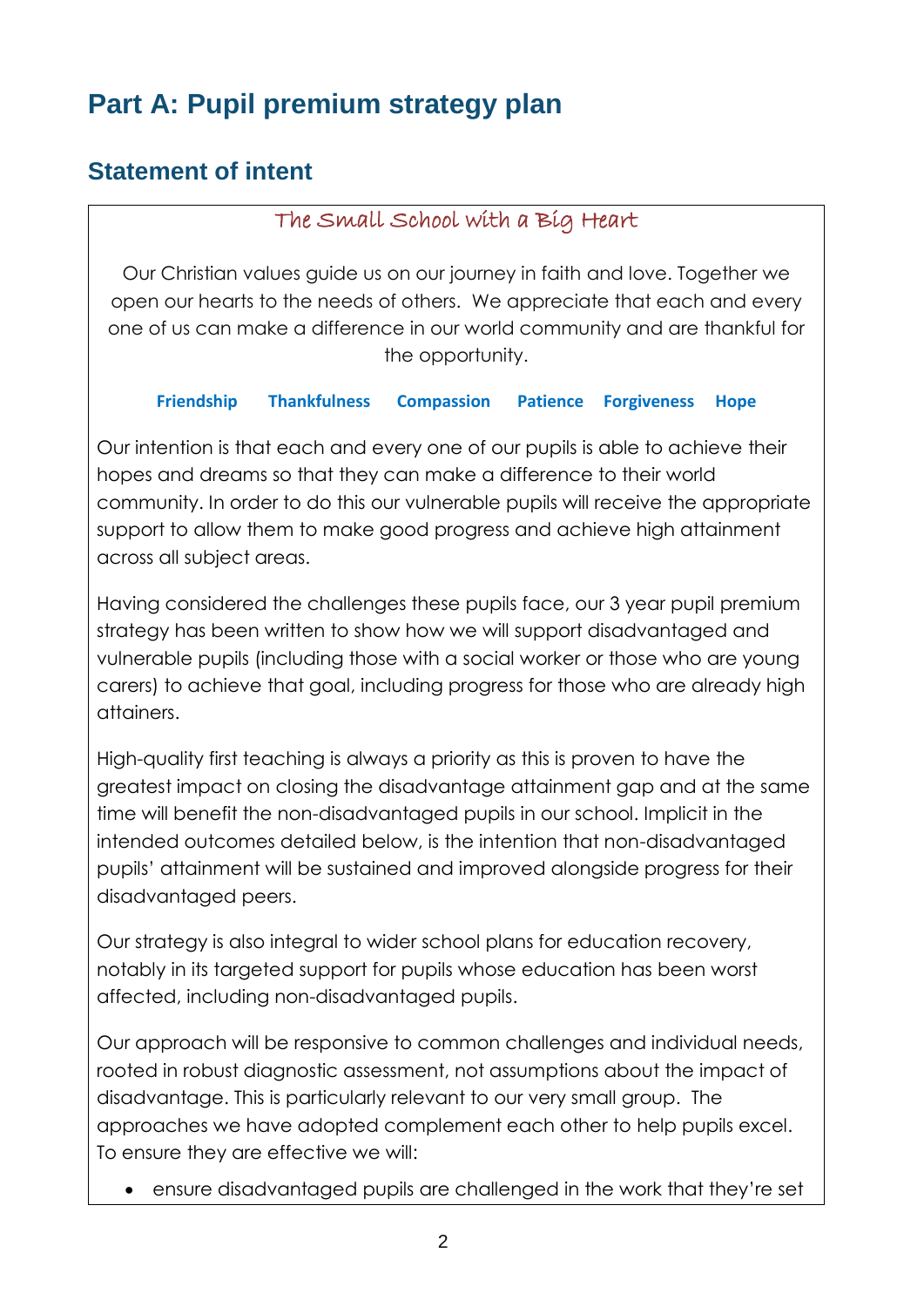- act early to intervene at the point need is identified
- adopt a whole school approach in which all staff take responsibility for disadvantaged pupils' outcomes and raise expectations of what they can achieve

# **Challenges**

This details the key challenges to achievement that we have identified among our disadvantaged pupils.

| <b>Challenge</b><br>number | <b>Detail of challenge</b>                                                                                                                                                                                                                                                                                                                                                        |
|----------------------------|-----------------------------------------------------------------------------------------------------------------------------------------------------------------------------------------------------------------------------------------------------------------------------------------------------------------------------------------------------------------------------------|
|                            | For many years, we have been acutely aware of the impact of our school ethos<br>and culture on the mental health of our staff and young pupils. The importance<br>of this was described in the government guidance, 'Mental Health and Behav-<br>iour in Schools' (November 2018)                                                                                                 |
|                            | The demands of the pandemic has intensified the pressures and tensions in our<br>society and we are clear that this support is required more now, than ever<br>before. We feel the need to secure our understanding of mental health<br>through a more formal approach delivered by MHFA England.                                                                                 |
|                            | ELSA referrals for support have also increased during the pandemic.                                                                                                                                                                                                                                                                                                               |
| $\overline{2}$             | Our wellbeing assessments (Leuven Scale), observations and discussions with<br>pupils and families have identified social and emotional issues for many pupils,<br>notably due to a lack of social and enrichment opportunities during school clo-<br>sures. These challenges particularly affected families that are managing multi-<br>ple or complex special or medical needs. |
| 3                          | Assessments, observations, and discussions with professionals and parents indi-<br>cate underdeveloped oral language skills for 50% of our current disadvan-<br>taged pupils. The National picture indicates that this will be a priority for a num-<br>ber of years and we should continue to develop our capacity to support pupils<br>as necessary in the coming years.        |
| 4                          | Our assessments in phonics and reading show that 85% of our vulnerable pupils<br>are in need of interventions in order to achieve age related expectations. For<br>some of the group this is a result of gaps created due to a limited capacity to<br>support at home. For some it is due to missed learning during lockdowns and<br>English as an additional language.           |

### **Intended outcomes**

This explains the outcomes we are aiming for **by the end of our current strategy plan**, and how we will measure whether they have been achieved.

|--|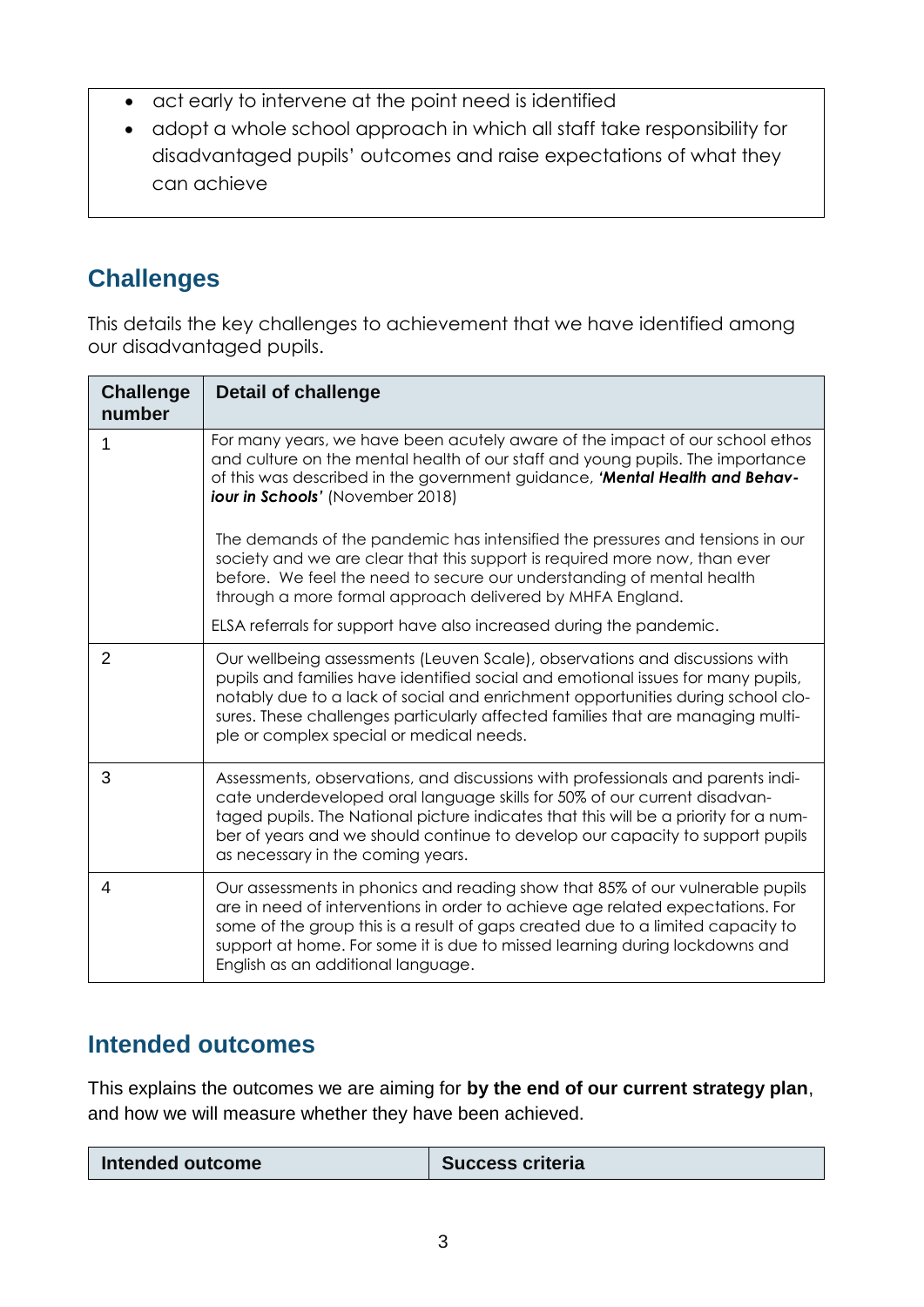| To achieve and sustain improved<br>wellbeing for all pupils in our<br>school, particularly our<br>disadvantaged pupils                                                               | At least 1 MHFA is in post with the relevant<br>training in place<br>There are clear policies and procedure in<br>place for referrals and our responses to<br>mental health issues<br>There is a culture of acceptance and un-<br>derstanding of mental health issues |
|--------------------------------------------------------------------------------------------------------------------------------------------------------------------------------------|-----------------------------------------------------------------------------------------------------------------------------------------------------------------------------------------------------------------------------------------------------------------------|
| Disadvantaged pupils will have<br>greater confidence and<br>independence to help them<br>engage more with the wider<br>community and prepare them for<br>the next phase in education | Children will show resilience and feel<br>motivated. They will feel encouraged to<br>pursue wider goals                                                                                                                                                               |
| Disadvantaged children will have<br>average or above average early<br>language and literacy skills                                                                                   | Children will show average or above<br>average percentile scores in the NELI<br>programme by the end of the 20 week<br>block each year.                                                                                                                               |
|                                                                                                                                                                                      | Children will use a good level of<br>vocabulary in both their communication<br>and to enhance progress in their<br>learning                                                                                                                                           |
| All children will be fluent and<br>confident readers by the end of<br>KS1                                                                                                            | All children will pass the Year 1 phonics<br>screen by the end of KS1.                                                                                                                                                                                                |
| Children's comprehension skills be<br>well developed and prepare them                                                                                                                | Children will be secure with the<br>alphabetic code by the end of KS1                                                                                                                                                                                                 |
| for the next phase of learning                                                                                                                                                       | Most children will achieve age related<br>expectations for comprehension skills. This<br>will be reflected in the EOY expected<br>level                                                                                                                               |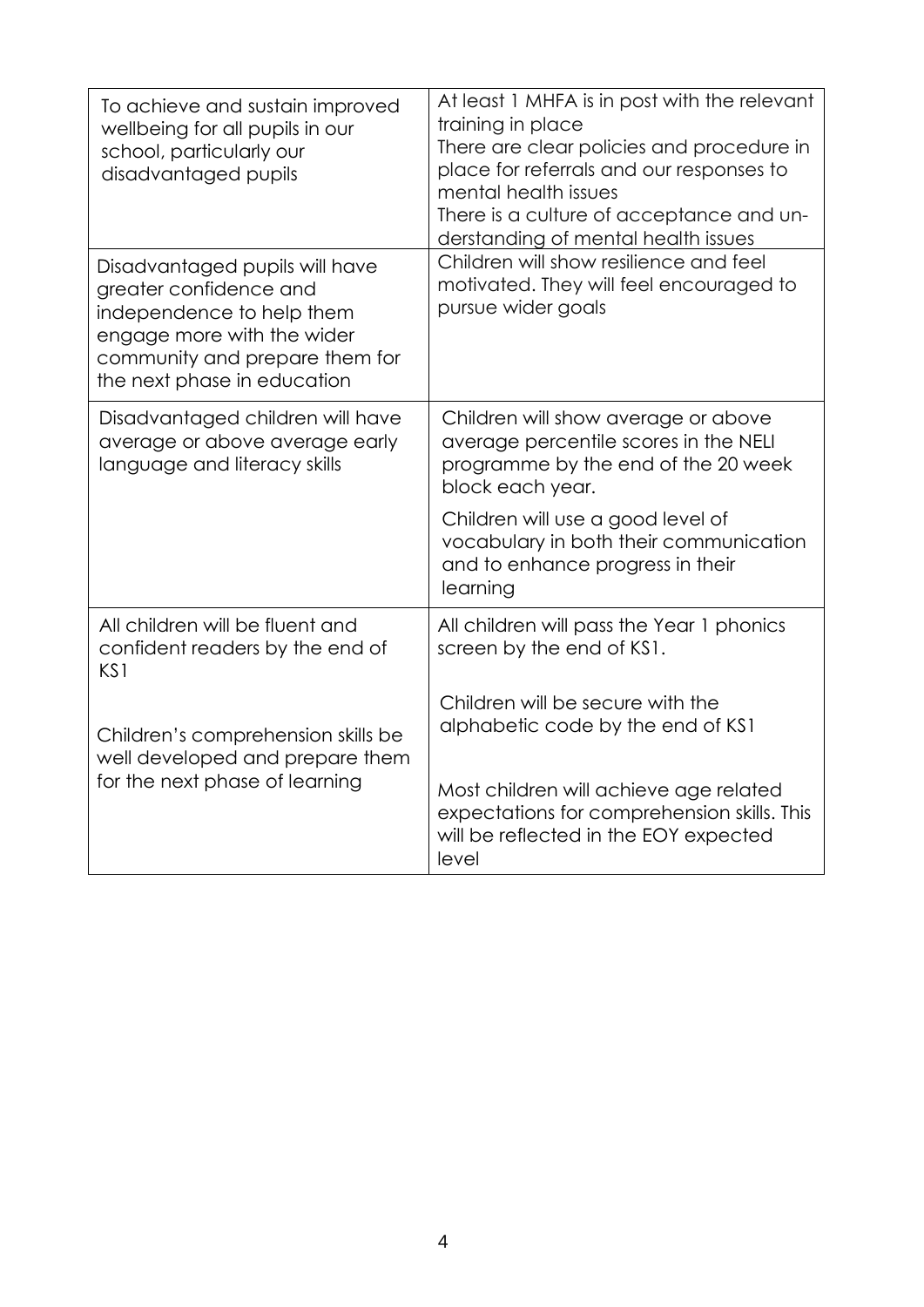## **Activity in this academic year**

This details how we intend to spend our pupil premium (and recovery premium funding) **this academic year** to address the challenges listed above.

#### **Teaching (for example, CPD, recruitment and retention)**

#### Budgeted cost: **£1390**

| <b>Activity</b>                                               | <b>Evidence that supports this</b><br>approach                                                                                                                                                                                                                                                                                                                                                                                                                                                              | <b>Challenge</b><br>number(s)<br>addressed |
|---------------------------------------------------------------|-------------------------------------------------------------------------------------------------------------------------------------------------------------------------------------------------------------------------------------------------------------------------------------------------------------------------------------------------------------------------------------------------------------------------------------------------------------------------------------------------------------|--------------------------------------------|
| Planning, linking and                                         | +4 on the EEF toolkit                                                                                                                                                                                                                                                                                                                                                                                                                                                                                       | 1, 2                                       |
| delivery of the Story<br>Project and PSHE<br>curriculum       | Impact statement report for Story<br>Project states that 100% of teachers<br>feel confident at teaching and<br>supporting wellbeing in school                                                                                                                                                                                                                                                                                                                                                               |                                            |
| Scheduled trips and<br>events that enhance the<br>curriculum  | Improvement in Leuven Scale as-<br>sessment                                                                                                                                                                                                                                                                                                                                                                                                                                                                 | 1, 2                                       |
| RWI phonics training for                                      | <b>Reading Framework 2021</b>                                                                                                                                                                                                                                                                                                                                                                                                                                                                               | $\overline{4}$                             |
| English lead. Additional<br>whole school updated<br>training. | The Simple View of<br>Reading/Scarborough rope                                                                                                                                                                                                                                                                                                                                                                                                                                                              |                                            |
| Monitoring of impact of<br>training                           | RWI is a government validated<br>phonics scheme                                                                                                                                                                                                                                                                                                                                                                                                                                                             |                                            |
| Purchase of RWI books<br>and materials.                       |                                                                                                                                                                                                                                                                                                                                                                                                                                                                                                             |                                            |
| Reading comprehension<br>training                             | Reading comprehension strategies<br>focus on the learners'<br>understanding of written text. Pupils<br>learn a range of techniques which<br>enable them to comprehend the<br>meaning of what they read. These<br>can include: inferring meaning from<br>context; summarising or identifying<br>key points; using graphic or<br>semantic organisers; developing<br>questioning strategies; and<br>monitoring their own<br>comprehension and then<br>identifying and resolving difficulties<br>for themselves | $\overline{4}$                             |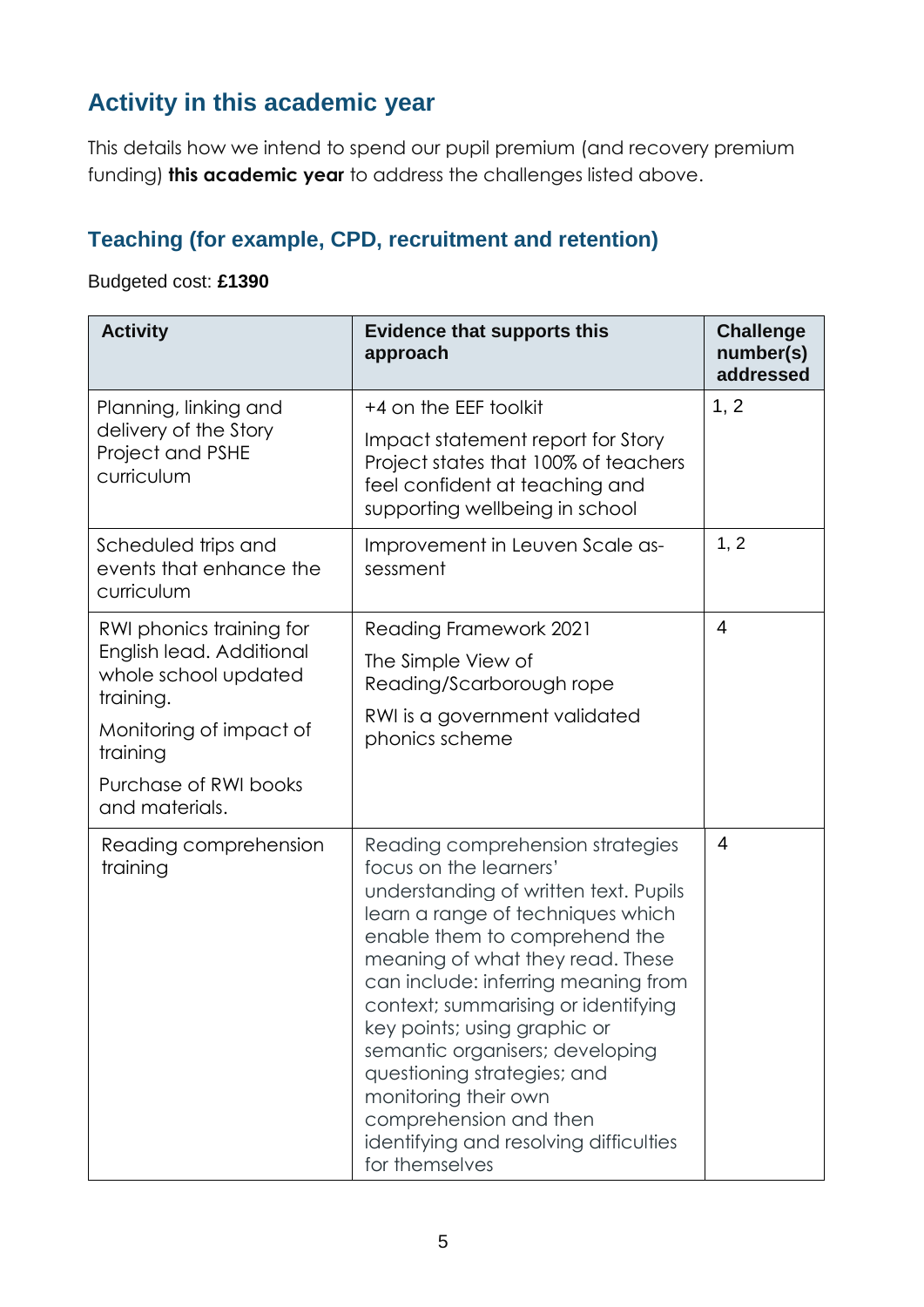| https://educationendowmentfound<br>ation.org.uk/education-<br>evidence/teaching-learning-<br>toolkit/reading-comprehension-<br>strategies |  |
|-------------------------------------------------------------------------------------------------------------------------------------------|--|
| +6 EEF toolkit                                                                                                                            |  |

### **Targeted academic support (for example, tutoring, one-to-one support structured interventions)**

#### Budgeted cost: **£2,668**

| <b>Activity</b>                                                       | Evidence that supports this approach                                                                                                                                                                                                                                                                            | <b>Challenge</b><br>number(s)<br>addressed |
|-----------------------------------------------------------------------|-----------------------------------------------------------------------------------------------------------------------------------------------------------------------------------------------------------------------------------------------------------------------------------------------------------------|--------------------------------------------|
| ELSA sessions for<br>emotional, social and<br>self-regulation support | Social and emotional learning<br>interventions seek to improve pupils'<br>decision-making skills, interaction with<br>others and their self-management of<br>emotions, rather than focusing directly<br>on the academic or cognitive elements<br>of learning +4 on EEF toolkit                                  | 1, 2                                       |
| Metacognition and<br>self-regulation                                  | Metacognition and self-regulation<br><b>approaches</b> to teaching support pupils<br>to think about their own learning more<br>explicitly, often by teaching them<br>specific strategies for planning,<br>monitoring, and evaluating their<br>learning. Metacognition and self-<br>regulation +7 on EEF toolkit |                                            |
| lunchtime club                                                        | Improvement in Leuven Scale<br>assessment                                                                                                                                                                                                                                                                       | 1, 2                                       |
| <b>NELI</b>                                                           | Oral language interventions can have<br>a positive impact on pupils' language<br>skills. Approached that focus on<br>speaking, listening and a combination<br>of the two show positive impacts on<br>attainment.<br>Oral language interventions   EEF<br>(educationendowmentfoundation.org.<br>uk)              | 3                                          |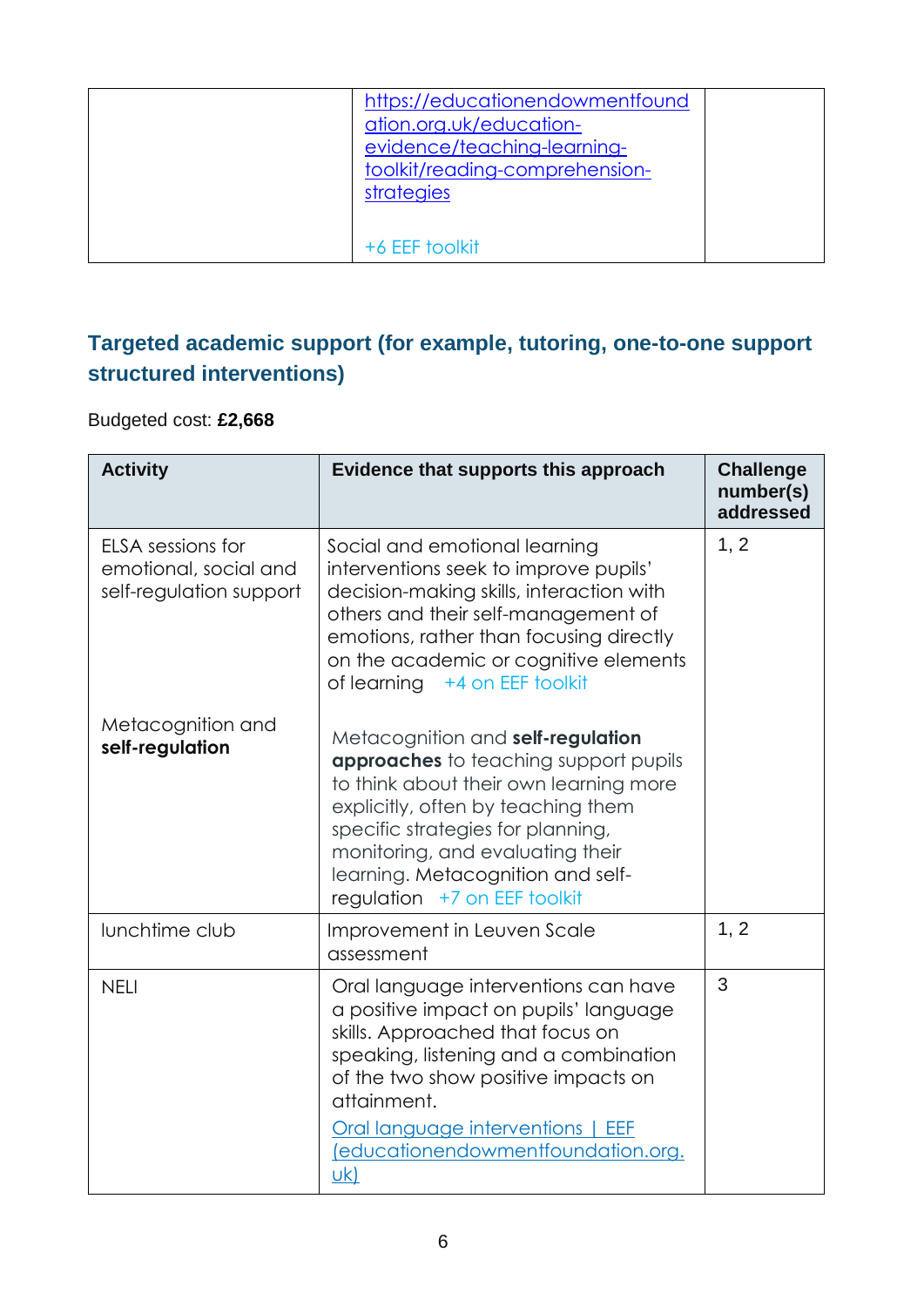|                                                                                                               | +6 EEF toolkit                                                                                                                                                                                                                                                                                |   |
|---------------------------------------------------------------------------------------------------------------|-----------------------------------------------------------------------------------------------------------------------------------------------------------------------------------------------------------------------------------------------------------------------------------------------|---|
| Additional phonics<br>sessions targeted at<br>disadvantaged pupils<br>who require further<br>phonics support. | Phonics approaches have a strong<br>evidence base indicating a positive<br>impact on pupils, particularly from<br>disadvantaged backgrounds. Targeted<br>phonics interventions have been shown<br>to be more effective when delivered as<br>regular sessions over a period up to 12<br>weeks: | 4 |
|                                                                                                               | Phonics   Toolkit Strand   Education<br>Endowment Foundation   EEF                                                                                                                                                                                                                            |   |
|                                                                                                               | +5 EEF toolkit                                                                                                                                                                                                                                                                                |   |

### **Wider strategies (for example, related to attendance, behaviour, wellbeing)**

#### Budgeted cost: **£300**

| <b>Activity</b>                                                                                    | Evidence that supports this approach                                                                                                                                                                                                                                                  | <b>Challenge</b><br>number(s)<br>addressed |
|----------------------------------------------------------------------------------------------------|---------------------------------------------------------------------------------------------------------------------------------------------------------------------------------------------------------------------------------------------------------------------------------------|--------------------------------------------|
| Purchasing of sensory<br>equipment to<br>support emotional<br>regulation and<br>learning readiness | Social and emotional learning (SEL)<br>interventions seek to improve pupils'<br>decision-making skills, interaction with<br>others and their self-management of<br>emotions, rather than focusing directly<br>on the academic or cognitive elements<br>of learning.<br>+4 EEF toolkit | 1, 2                                       |
| Extra curricular clubs<br>and events                                                               | Leuven Scale assessments                                                                                                                                                                                                                                                              | 1, 2                                       |

## **Total budgeted cost: £4,358**